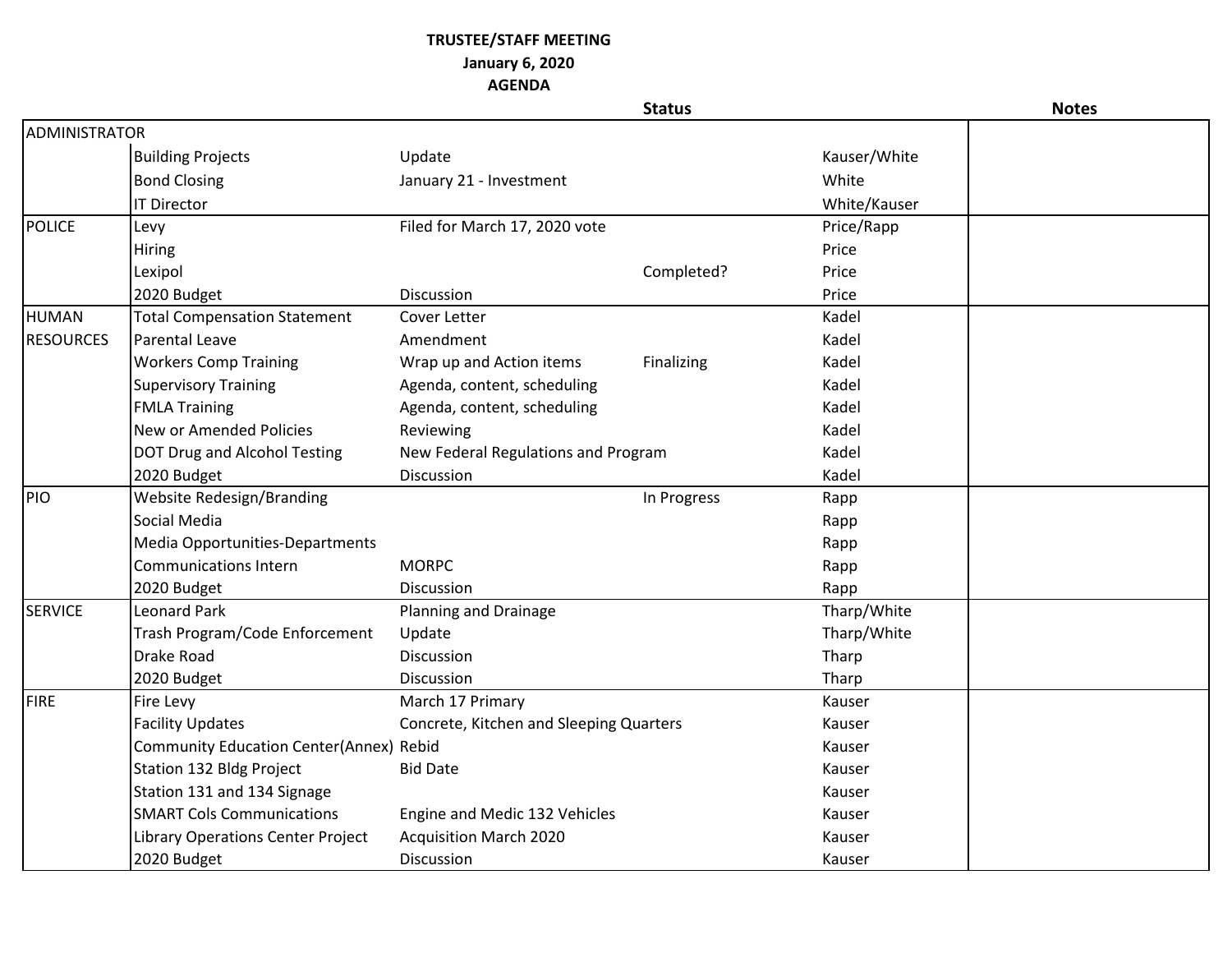## **TRUSTEE/STAFF MEETING January 6, 2020 AGENDA**

| <b>MECC</b>                     | RCOG              | Next meeting - March 19 at Library Operations | Kauser/White   |  |
|---------------------------------|-------------------|-----------------------------------------------|----------------|--|
|                                 | 911 System        | Upgrade Software and Hardware                 | Kauser         |  |
|                                 | <b>CAD</b>        | Upgrade Hardware                              | Kauser         |  |
| <b>I</b> IT                     | Windows 10 Update | Upgrade PC and software                       | Keytel         |  |
|                                 | Move to WOW       | Complete                                      | Kauser         |  |
| <b>FISCAL</b><br><b>OFFICER</b> | 2020 Budget       | Discussion                                    | Spanovich/Duff |  |
|                                 |                   |                                               |                |  |

## Next Meeting

2/3/2020